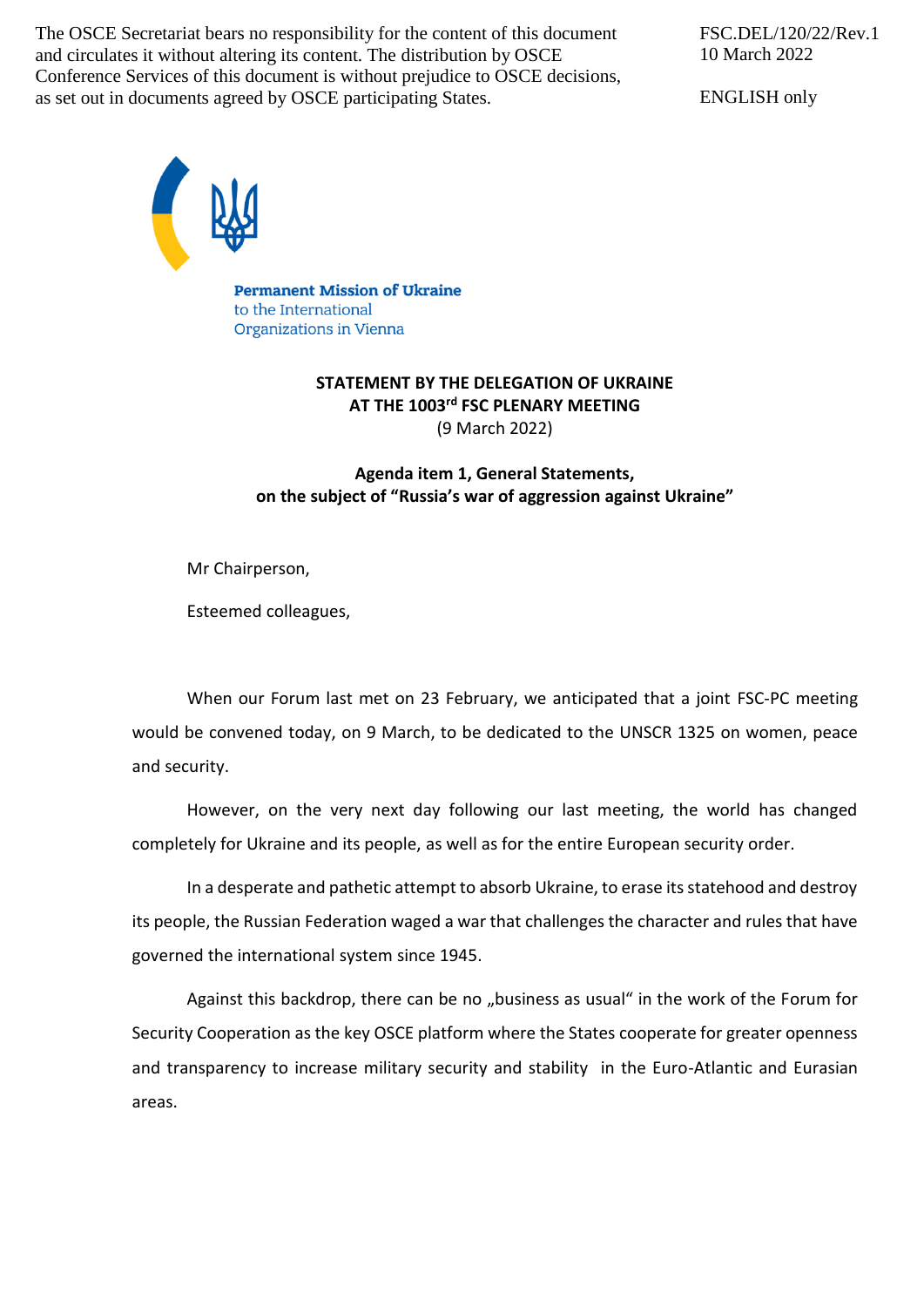We appreciate and support the decision of the Polish OSCE and the Azerbaijani FSC Chairmanships to make appropriate adjustments to the schedule of our meeting.

Having said that, on behalf of the Delegation of Ukraine, I would like to deliver a Statement on the subject of the Russian war of aggression against Ukraine. We also kindly request that the title of the subject raised by Ukraine be reflected in the Journal of the Day as it is indicated in our Statement.

Dear colleagues,

At the FSC meeting on 23 February, the Russian delegation assured all of us that the Russian troops deployed along the state border with Ukraine and in the temporarily occupied Crimea conducted routine military exercise and that there was no threat of war.

Now we see that those words were nothing but a lie. On 24 February, the Kremlin started unprovoked and unjustified armed aggression against Ukraine by launching massive missile and air strikes against Ukrainian cities across the country and invading Ukraine from the territories of both the Russian Federation and the Republic of Belarus, as well as from the temporarily occupied areas in Donbas and Crimea. This war of aggression is a brutal violation of the UN Charter, the Helsinki Final Act and all other norms and principles of international law.

Hiding behind fictional accusations of resurgence of neo-Nazism in Ukraine, alleged plans to resolve the issue of Donbas and Crimea by force or even far-fetched intentions of Ukraine to create so-called "dirty nuclear bombs", the Russian Federation initiated the so-called "special military operation" that is actually the biggest war in Europe since World War II.

For Ukrainians, it is a Patriotic war, a sacred war for the life and independence of our people, for our country's and its every citizen's dignity and honour.

In this connection, I cannot but mention that 8 March 2022 was a special day for Ukrainian women. Yesterday, the International Women's Day, was more symbolic than ever. Ukrainian women are fighting the war for their right to freedom and to life. According to the latest data, women make up more than 15% of the regular Ukrainian army. Even more women took weapons in their hands and joined territorial defence units.

Today marks the 14<sup>th</sup> day of our struggle against the Russian invaders. Unexpected strong resistance of the entire Ukrainian society destroyed the initial plan of the Kremlin regime to

2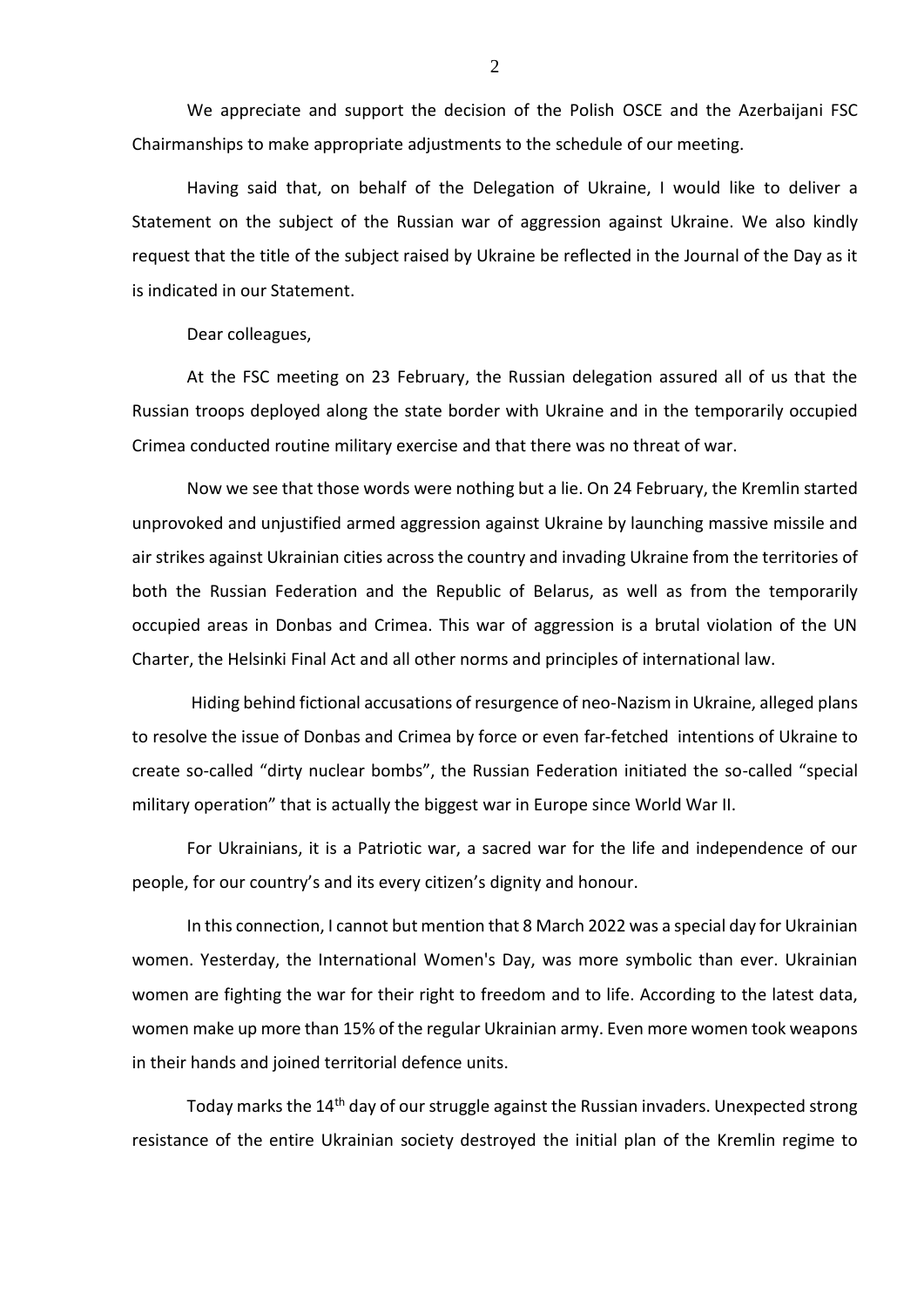conquer the entire territory of Ukraine and destroy its statehood through a blitzkrieg. Thousands of Ukrainians have joined the Armed Forces of Ukraine and the Territorial Defence Forces in their desire to defend Ukrainian sovereign territory and to protect the civilian population from the numerous war crimes and atrocities committed by the armed forces of the Russian Federation.

Despite the heavy losses in manpower and weapons, the Russian forces continue the offensive, but the pace of advance of its troops has slowed significantly. They continue attempts to encircle and seize Kyiv, Kharkiv, Chernihiv, Sumy, Mykolaiv and Mariupol. In the Eastern and Southern parts of Ukraine, the enemy persistently tries to reach the administrative borders of Donetsk and Luhansk regions and to create a land corridor to the occupied Crimea.

At the same time, we observe the signs of the preparedness of the politico-military leadership of the Republic of Belarus for the possible participation of thus country in combat actions against Ukraine on the side of the Russian Federation.

Russian invaders are increasingly violating the norms of international humanitarian law in an armed conflict, in particular by looting and terrorising the local population. Thus, in Kharkiv, Sumy, Chernihiv and Kyiv regions - in the areas temporarily occupied by the Armed Forces of the Russian Federation - facts of robberies, acts of violence against local residents, the seizure of civilian premises, and the establishment of firing positions in the area of civilian infrastructure are widely recorded.

In the territories of Kherson and Mykolaiv regions temporarily occupied by the enemy, occupiers use psychological operations units to influence the local population. According to available information, up to 10 tactical groups of psychological operations have been created with the tasks of conducting propaganda among the local population.

The Ukrainian Armed Forces continue defence operation in the Southern, Eastern and Northern operational zones. The General Staff of the Armed Forces of Ukraine reports that, as of 9 March, the Russian Federation has already lost more than 12,000 servicemen. The total number of destroyed or captured weapons and military equipment includes:

- 317 tanks;
- 1070 armoured fighting vehicles;
- 120 artillery systems and 56 MLRS;

3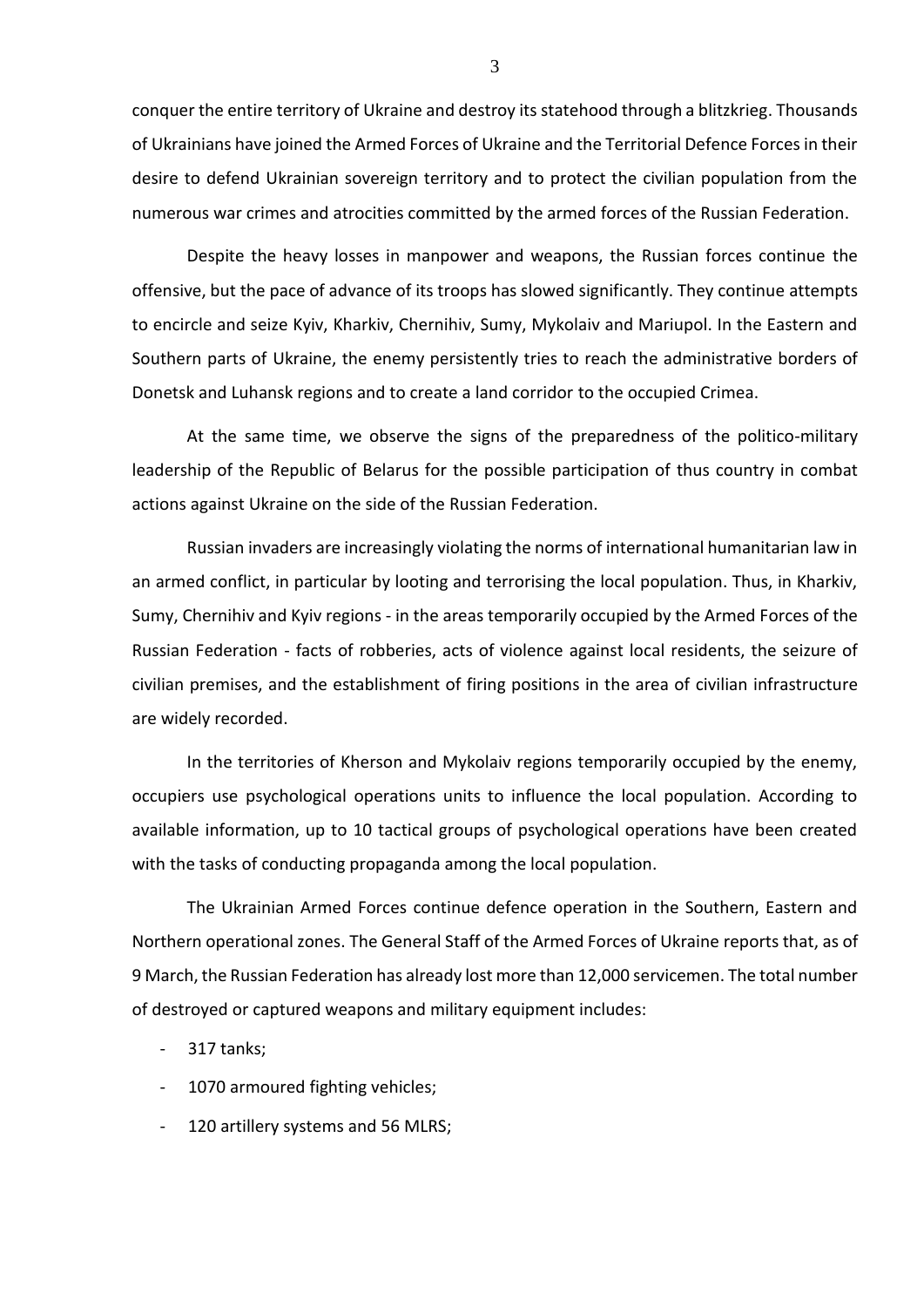- 28 air defence systems;
- 482 motor vehicles;
- 49 aircraft;
- 81 helicopters;
- 3 naval vessels;
- 7 UAVs;
- 60 tanks with fuel and lubricants.

Anticipating that the Armed Forces of Ukraine would not open intense fire when defending nuclear facilities, the Russian Federation seized and took under control the Chornobyl and Zaporizhzhia nuclear power plants. We dismiss any information disseminated by Russia regarding allegedly voluntary transfer of control over the NPPs from Ukraine to Russia. Information provided by the aggressor-state cannot be regarded as reliable and cannot be trusted.

The reckless seizure of the Ukrainian NPPs by the Russian armed forces poses unprecedented nuclear threat to Ukraine, Europe and the entire world. Hitting the Zaporizhzhia NPP as the largest NPP in Europe might create a devastating effect on a global scale. Movement of a substantial number of heavy military machinery of the Russian armed forces through the Chornobyl Exclusion zone significantly raised levels of radiation. The Zone is currently used by the occupiers as a logistics base to supply the Russian troops operating in the Northern direction with fuel and lubricants. While Russian tanks spread the radiation dust from the Exclusion Zone, their tank personnel remain heavily contaminated with levels of radiation that will inevitably lead to severe illness or death.

The situation around the Pivdennoukrainska nuclear power plant in Mykolaiv region also remains tense, since the Russian forces continue their offensive operation aimed at seizing one more nuclear facility.

Against this background, we observe a surge in Russian disinformation campaign that fuels devastating war against Ukraine. The Russian Federation attempts to convince the international community of alleged Ukrainian intensions to create "dirty bombs" and to use them in Russia. This fake "news" might be used by the Russian Federation to justify its own use of nuclear weapons.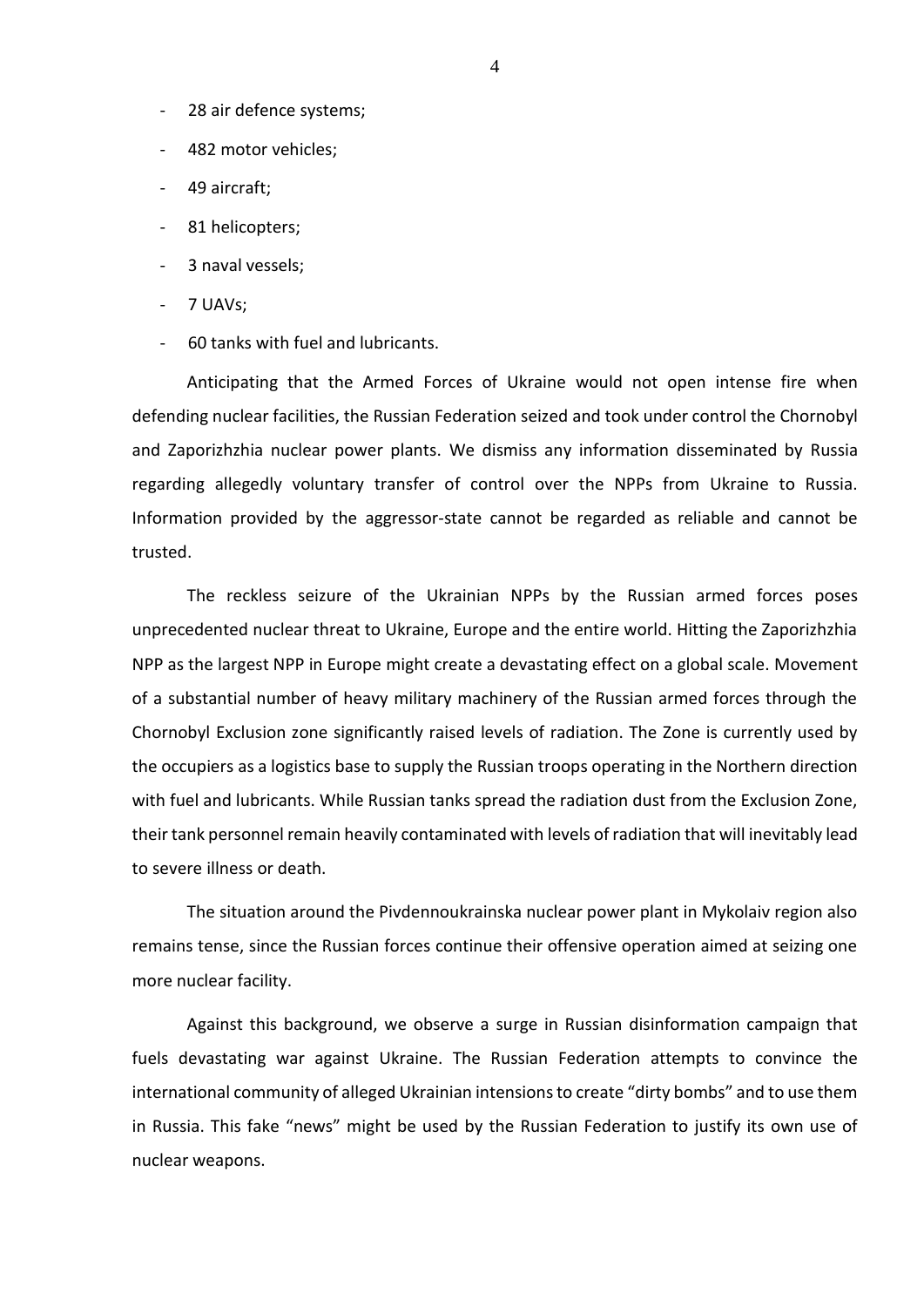Having been met with Ukrainian population's total rejection of the possibility to perceive Russian occupation troops as the so-called "liberators", the Russian Federation has responded by launching massive air and missile attacks against civilian infrastructure and residential areas in a number of cities across Ukraine. Contrary to the statements of the Russian defence ministry that its forces do not attack civilians and use only precision munition, numerous facts demonstrate that it is nothing but a whopping lie.

In the power point presentation that will follow, allow me to demonstrate only a small number of war crimes committed by the Russian Federation in Ukraine.

## **[Presentation] [Slide 1]**

**[Slide 2]** On this slide, you can see the results of the Russian missile attack against the residential building in Kyiv on 26 February. Fortunately, there were no casualties. However, dozens of people lost their homes.

**[Slide 3]** The results of this particular strike were much more tragic. On 1 March, the Russian Federation launched a missile attack against the TV tower in Kyiv. 5 civilians were killed and 5 were wounded. This attack is particularly cynical taking into account that the TV tower is located near the historic Babi Yar Holocaust Memorial Centre and Lukyanivske Military Cemetery.

**[Slide 4]** On the same day, the enemy launched a number of missile and air strikes against Kharkiv, damaging numerous buildings in the city centre and residential areas.

**[Slide 5]** On 2 March, a kindergarten in Severodonetsk (Luhansk region) was shelled causing substantial damage to the building.

**[Slide 6]** On 4 March, the Russian Federation destroyed the power plant in Okhtyrka (Sumy region) having left the local population without electricity and heating.

**[Slide 7]** This slide clearly demonstrates what the Russian leader means when he talks about precision-guided munition. It is hardly possible to classify this unexploded FAB-500 air bomb as a precision-guided munition. Such bombs are widely used by the Russian air forces to strike cities and towns throughout the entire territory of Ukraine.

**[Slide 8]** Not only large cities became targets of the Russian armed forces. Markhalivka is a small village with a total population of 1,200 residents that was attacked by the Russian rockets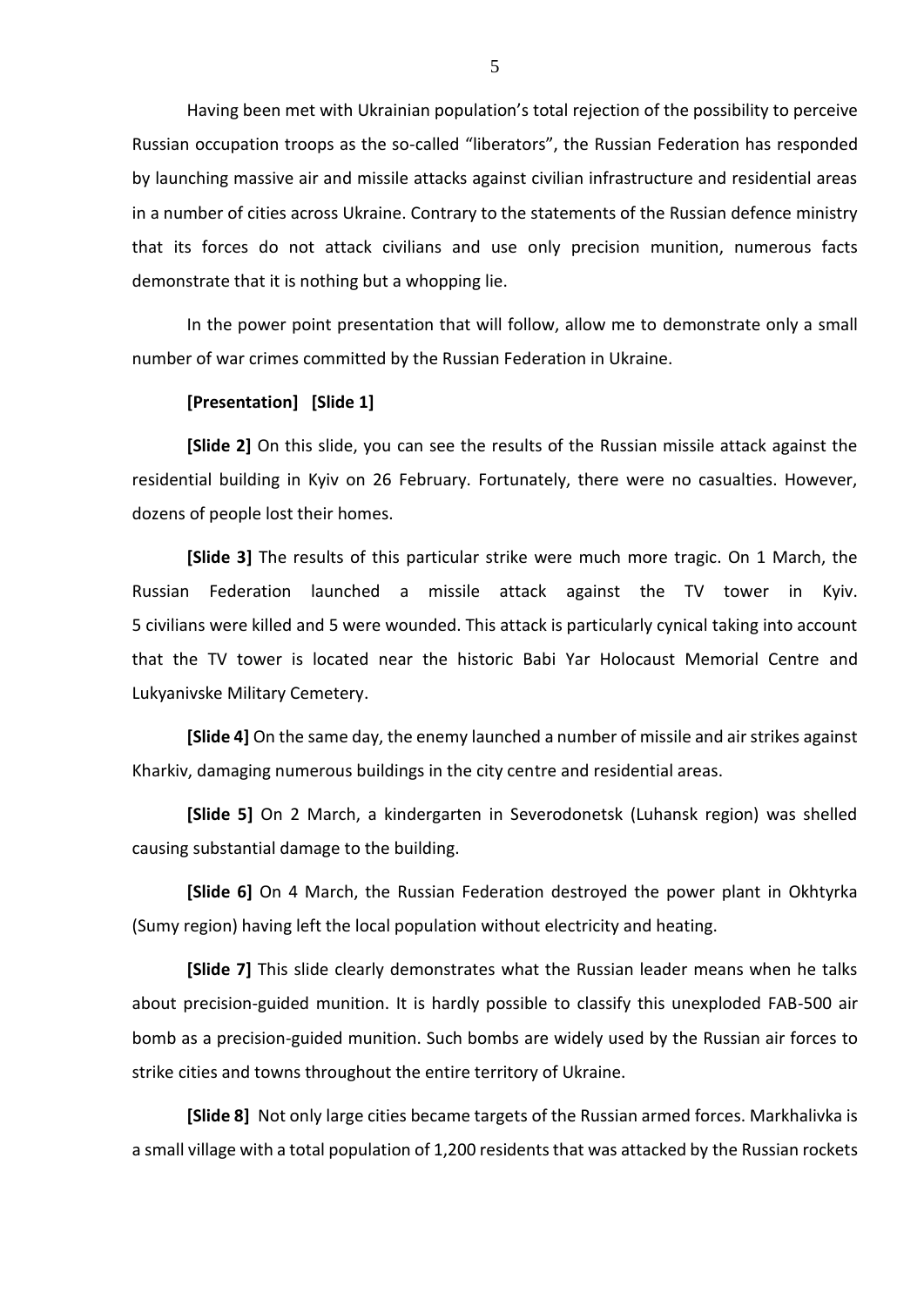on 4 March. 5 civilians, including 3 children, were killed as a result of this attack against peaceful settlement.

**[Slide 9]** Another example of Russian deliberate attacks against the residential areas is the Ovruch settlement where 25 private residential buildings were damaged and 5 totally destroyed.

**[Slide 10]** On 7 March, as a result of the rocket attack with the use of cluster munitions for Smerch MLRS, a number of residential buildings were damaged in Mykolaiv. Although Russia has not acceded to the Convention on the Prohibition of Cluster Munitions, their use in human settlements can be considered a war crime because of their non-selectivity.

**[Slide 11]** The evidences that you have just seen on the screen constitute only a small number of war crimes committed by the Russian armed forces in Ukraine. The number of civilian casualties speaks for themselves: over 450 civilians, including 38 children, were killed; over 2300, including over 120 children, were wounded. It should be noted that according to the Office of the UN High Commissioner for Human Rights the real figures are considerably higher.

Against this backdrop, it is particularly cynical that the armed forces of the Russian Federation block the possibility of opening humanitarian corridors for the safe evacuation of civilians and the delivery of medicines and food. Russia ignores the appeals of international humanitarian organizations, in particular the International Committee of the Red Cross, to cease fire in order to create safe conditions for the departure of civilians.

The situation in the city of Mariupol gets worse every day. There is no electricity, no gas, no water and no connection. Chaotic shelling of the residential area, dead bodies on the streets and shelters full of people without food. That is the reality of the so-called "Russian world" for the inhabitants of Mariupol today.

Let me quote one of the staff members of Médecins Sans Frontières from Mariupol: "Last night the shelling was harder and closer. We collected snow and rain water yesterday to have womsome water". These words clearly show the inhuman nature of the so-called "special military operation". We consider as inappropriate any attempts by the Russian Federation to force civilians of the besieged cities to flee to the territory of Russia and Belarus. Taking into account numerous cases of the use of civilians as human shields, this is nothing but a cynical provocation.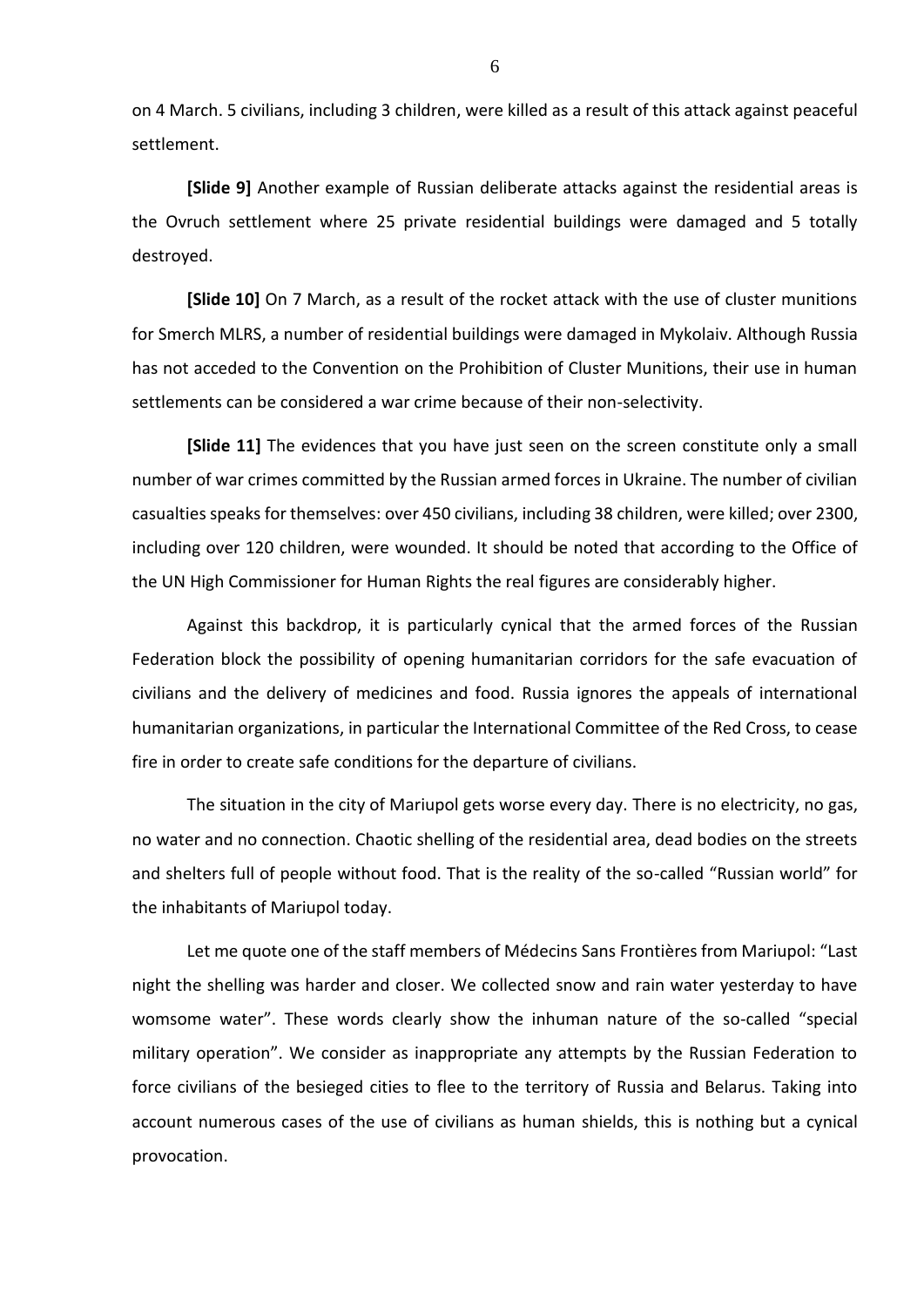To evacuate the civilians from Mariupol, the defenders of the city took a number of measures: cleared roads of mines, removed engineering barriers etc. However, on 8 March, the Russian occupiers did not let children, women and the elderly leave the city and launched an attack in the direction of the humanitarian corridor. Such actions of the Russian inhumans are nothing but destruction of the people of Ukraine.

Esteemed colleagues,

The Armed Forces of Ukraine have already demonstrated their ability to fight against the aggressor. International political, military and financial support is of crucial importance for us and we are grateful for the assistance already provided.

Regrettably, the Kremlin regime does not demonstrate even a sign of its readiness to stop the war. Moreover, the Russian Federation continues to spend substantial resources on spreading its false narratives and open propaganda.

The Russian diplomatic service continues to misuse international platforms to justify the armed aggression and numerous violations of international law. In this regard, Russian diplomats have a particular responsibility for their complicity in crimes committed by Russia in Ukraine. It is time for them to choose whether they stay on the side of the evil or take a clear position against the ongoing atrocities perpetrated by the Kremlin regime.

Since the very beginning of the Russian aggression against Ukraine in 2014, we reiterated our intention to resolve the conflict by politico-diplomatic means. Regrettably, all attempts of Ukraine to stabilise the situation, all efforts of mediators to organise the dialogue, all calls of international community were disregarded by the Russian Federation in order to launch the fullscale war in the very heart of Europe.

Ukraine is ready to hold a dialogue with Russia, but we are not going to capitulate. All three rounds of negotiations conducted between Ukraine and Russia demonstrated that the aggressor state puts forward unacceptable conditions and violates humanitarian agreements – it appears the aggressor state considers them only as a propaganda tool. Ukraine remains open to dialogue on how to stop the war, and not on how not to surrender. However, there is no room for compromises when one state invades your country and wants to destroy it, threatening the entire world with its nuclear weapons.

7